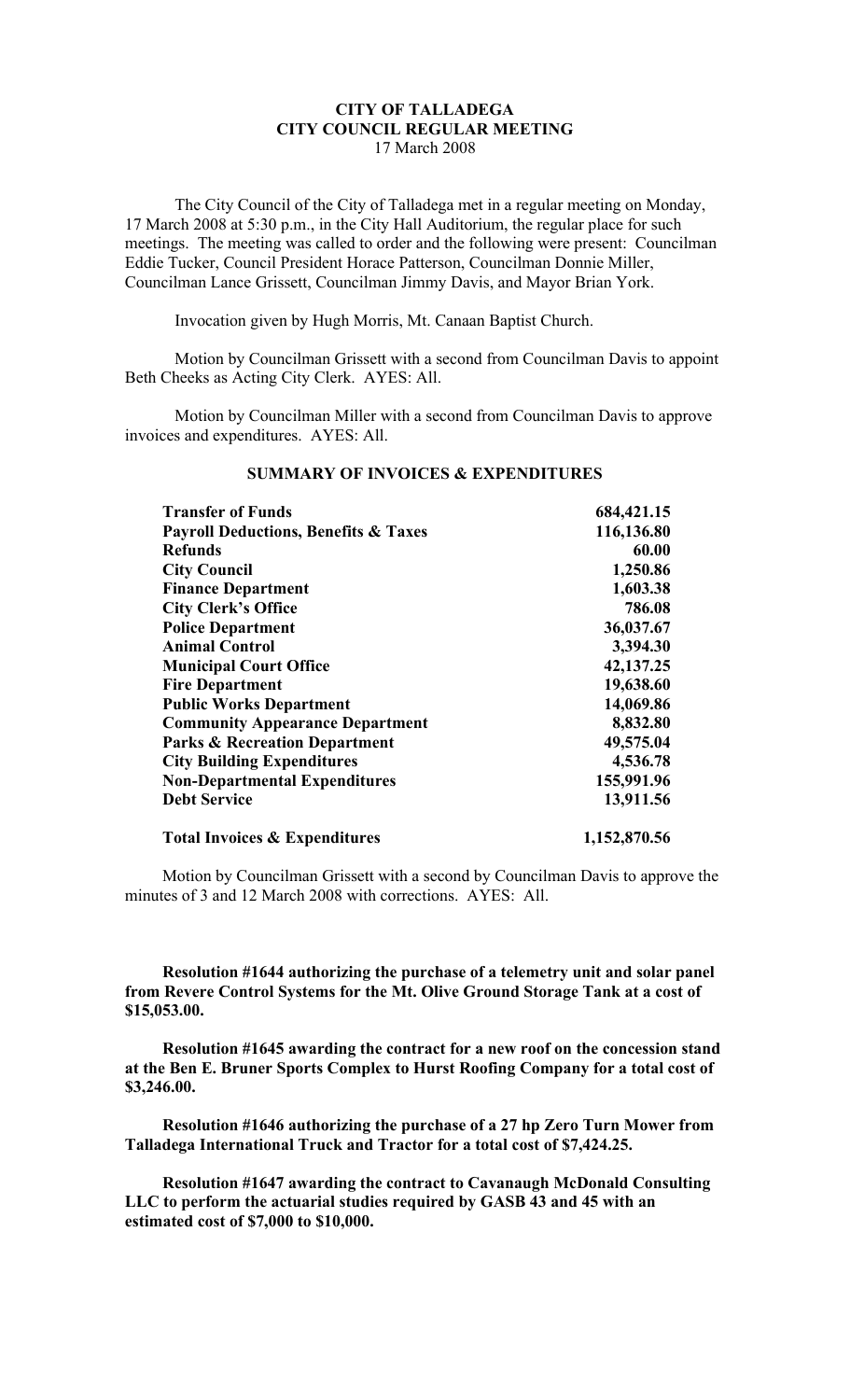## **Resolution #1648 authorizing the purchase and installation of 543 ft of 4 foot-11 ½ gauge chain link fencing and two gates at the Ben E. Bruner Sports Complex to Siberton Fence Sales, Inc. for a total cost of \$4,191.07.**

Motion by Councilman Grissett with a second by Councilman Davis to adopt Resolutions 1644 through 1648. Roll Call. AYES: All.

Motion by Councilman Davis with a second by Councilman Grissett to approve invoices and expenditures for the Water Department. AYES: Councilman Davis, Councilman Grissett, Council President Patterson and Councilman Miller. NAY: Councilman Tucker.

### **Expenditures for March 1-13, 2008 \$ 225,732.74**

Mayor Brian York swore in the following board members: Gregory Rice, Elizabeth Messer, and Wallis Elliott to the Cemetery Board, Jean McMillan to the Talladega Heritage Commission, Jimmy Nabors to the Industrial Development Board, and Keela Brown to the Historic Preservation Board .

Motion by Councilman Tucker with a second by Councilman Davis to make Good Friday (March 21, 2008) as an employee holiday. AYES: All.

Councilman Tucker wanted an update on the City Manager search. There was some discussion on the cost, advertisement, and the contract terms. Councilman Tucker stated that he objected to the way the process was done and that he felt his district was left out of the process of selecting the four final candidates. Council President Patterson stressed the point that the final decision as to who will be City Manager lies with the Council and that each member of the Council will have a vote at that time.

Councilman Miller requested information on the Bemiston CDBG contract and a copy of other paperwork concerning the project. Councilman Miller also requested information about sale of alcohol on the Square. Council President Patterson requested that the City Clerk get with the attorney for an answer to Councilman Miller's request.

Councilman Grissett asked that Resolution 1646 be held until the bid documents were verified for Talladega International Truck and Tractor.

Council President Patterson presented a personnel issue after warning all council members to not reveal any names. A copy of the City of Talladega's drug and alcohol policy was handed out to each council member. Council President Patterson asked that a change be made to the discipline component of the drug policy to read as follows: "The City will discipline any employee that attempts to undermine the drug policy on his/her behalf or on the behalf of another employee." Council President Patterson further stated that he had a list of employees who were hired as of June 1, 2007 who had not been tested as per the City's policy. There was further discussion as to the policy of random testing of employees who were hired prior to June 1, 2007. Councilman Tucker stated that he felt the City should test all employees now, and then from this point forward test randomly. Council President Patterson stressed that the City was responsible for the safety of its citizens and this was an extreme liability issue for the City. Council President Patterson requested that starting the next morning all department heads would see to it that any employee in their department who was hired as of June 1, 2007 and had not been tested should be tested immediately.

Another safety issue that was addressed by Council President Patterson is the checking for a valid driver license for each employee who drives a city vehicle. Current policy is twice a year, which Council President Patterson requested be changed to once a month. Councilman Tucker stated that checking driver licenses should go a step further and check for a revoked or suspended license.

Council President Patterson handed out a copy of the county's employee handbook to the council. He stated that the city does not currently have an employee handbook and suggested that the city create such a document and have the employees read and sign that they understand the policies. All council members agreed that it was needed. Public